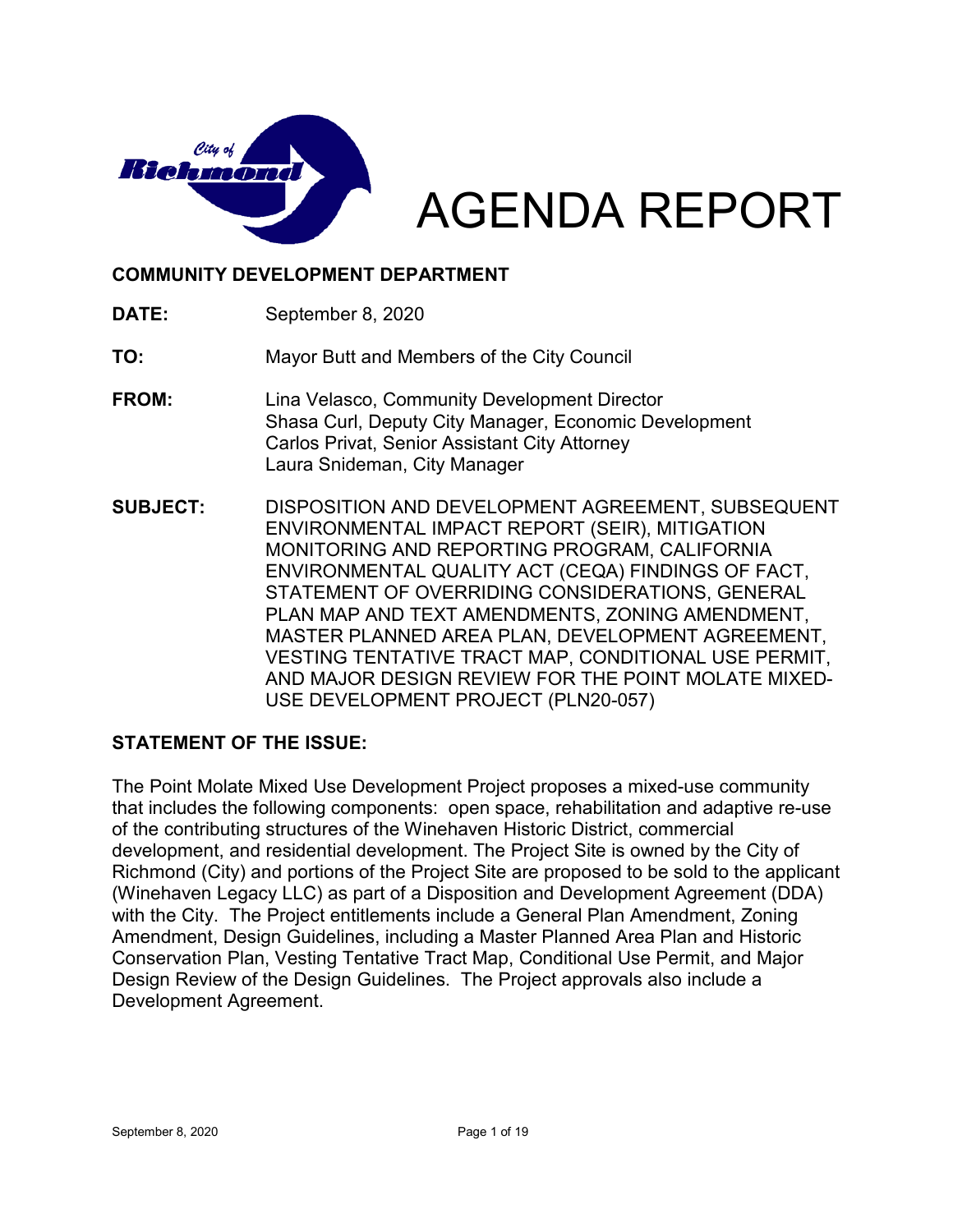#### **RECOMMENDED ACTIONS:**

HOLD a public hearing and ADOPT a Resolution certifying the Final Subsequent Environmental Impact Report (SEIR) and adopting a Mitigation Monitoring and Reporting Program (MMRP), California Environmental Quality Act (CEQA) Findings of Facts and Statement of Overriding Considerations; Approving a General Plan map and text amendments; approving a Conditional Use Permit for a Shoreline Park in the –S Overlay Zone; approving a Vesting Tentative Tract Map; approving Design Guidelines with a Historic Conservation Plan and Master Planned Area District Plan; approving a Major Design Review for Design Guidelines; and approving a Disposition and Development Agreement with Winehaven Legacy LLC; and

INTRODUCE an Ordinance Rezoning the Project Site to a Point Molate Planned Area District (PM-PAD) with –H, Historic District Overlay for the Winehaven Historic District; and an Ordinance approving a Development Agreement.

#### **FINANCIAL IMPACTS:**

The proposed actions include approval of a Disposition and Development Agreement (DDA) with Winehaven Legacy LLC which sets the terms of the sale of the development areas of Point Molate, including purchase price. The purchase price will be at a minimum of \$45 million, with the City splitting Net Revenue 50/50 with Guidiville Rancheria of California Tribe and Upstream Point Molate LLC ("Plaintiffs") pursuant to the November 21, 2019 Amended Judgment of the United States District Court, Northern District of California, Oakland Division, on claims between the Plaintiffs and the City (Case No. CV 12-1326 YGR) (the "Amended Judgment").

In addition, the applicant has prepared a Fiscal and Economic Impact Analysis (FIA) for the Project. The Report finds estimated General Fund annual revenues are anticipated to exceed estimated annual costs under each development period – approximately \$1.3 to \$1.4 million after the completion of initial development, and between \$5 to \$9 million at buildout, depending on the final number of units (expressed in 2019 dollars). The [FIA](http://www.ci.richmond.ca.us/DocumentCenter/View/54455/192173-Report-06-17-2020) was peered reviewed by the City's economic consultant, BAE Urban Economics, whom prepared a [Memorandum](http://www.ci.richmond.ca.us/DocumentCenter/View/54456/BAE-Pt-Molate-FIA-Peer-Review---FINAL-062920) concurring with the finding that the Project will be fiscally positive to the City of Richmond. The FIA methodology and approach uses projected real estate values, estimated new sales taxes from new residents and the commercial development, the City of Richmond's tax rate structure and its fiscal year 2019-20 budget, and as well as input from the City to estimate Fire and Police Service Costs; therefore, the actual tax revenues and service costs may vary when construction commences and the units are sold. The transaction structure requires the developer and special assessments on the future development to pay the on-going maintenance costs of all project parks, open space, and infrastructure, with the exception of the maintenance of the rebuilt Stenmark Drive and the public safety building. The City has no obligation for any capital improvement cost associated with the Project.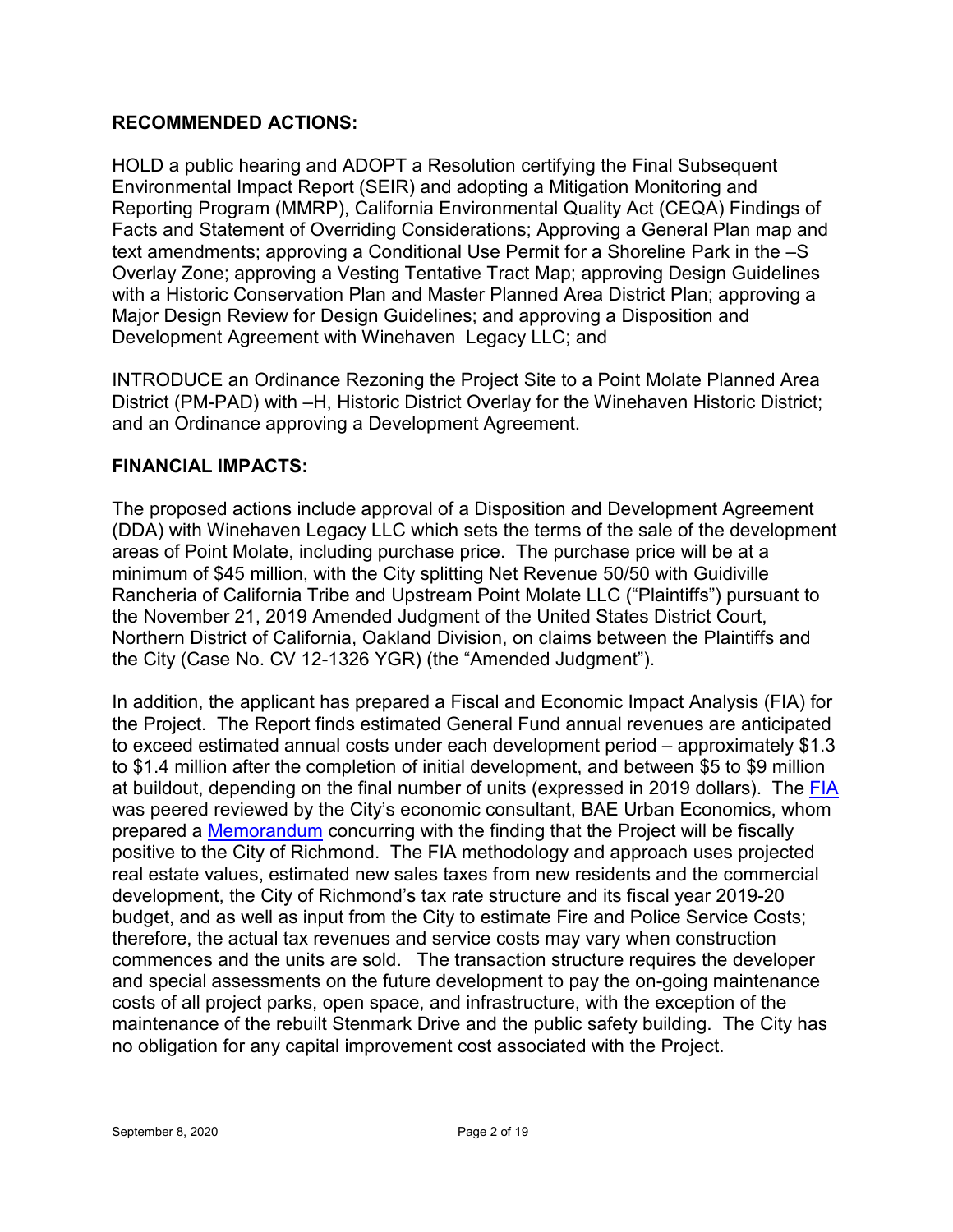#### **BACKGROUND:**

In July 2018, the Council approved a two-step process for selection of a master developer for the Point Molate site. The initial Request for Qualifications (RFQ), which was released on July 20, 2018, sought general qualifications of interested master developers. The RFQ included detailed information regarding community input on land use visioning for the Point Molate site, for which the City had engaged a consultant to conduct public outreach and obtain public input.

The City received eight responses to the RFQ. The original Point Molate Master Developer RFP was issued on October 26, 2018. A modified RFP was issued on December 13, 2018. The City received four responses to the Modified RFP. The four respondents presented their proposals for development of Point Molate at a Special Meeting of the City Council on February 12, 2019.

Following the presentations, in April 2019, the City Council approved an Exclusive Right to Negotiate (ERN) agreement with Winehaven Legacy LLC initiating negotiation of a DDA to serve as Master Developer of the Point Molate site.

#### **DISCUSSION:**

The Project Site is bounded by the San Francisco Bay (Bay) to the west, open space parcels to the north and south, and the Chevron®-Richmond Refinery to the east, with the 480-foot hillsides of Potrero Ridge separating the refinery from the Project Site.

Approximately 136 acres of the approximately 412-acre Project Site are submerged in the Bay, leaving approximately 276 acres above water. The Project Site is approximately 1.5 miles north of Interstate 580 and the Richmond-San Rafael Bridge, and has direct freeway access via Stenmark Drive. The Project Site also contains the Winehaven Historic District and the Point Molate Beach Park.

The Project includes a mixed-use community. The Project entitlements include a General Plan Amendment, Zoning Amendment, Design Guidelines, Vesting Tentative Tract Map, Development Agreement, Conditional Use Permit, and Major Design Review, described below. The Project will also include a DDA, which shall be considered and approved by the City Council, also described below.

## **Master Planned Area Plan Proposal for the Project**

As part of the project entitlements, the Project includes a Zoning Amendment to a PM-PAD, which requires preparation of a Plan Area Plan. The PM-PAD zoning is intended to facilitate "orderly development of larger sites in the City consistent with the General Plan, especially where a particular mix of uses or character is desired that can best be achieved through an integrated development plan." (Richmond Municipal Code, § 15.04.810.010.) The Applicant has submitted a Master PA Plan, and this Master PA Plan will guide the future development of individual projects for the Project Site.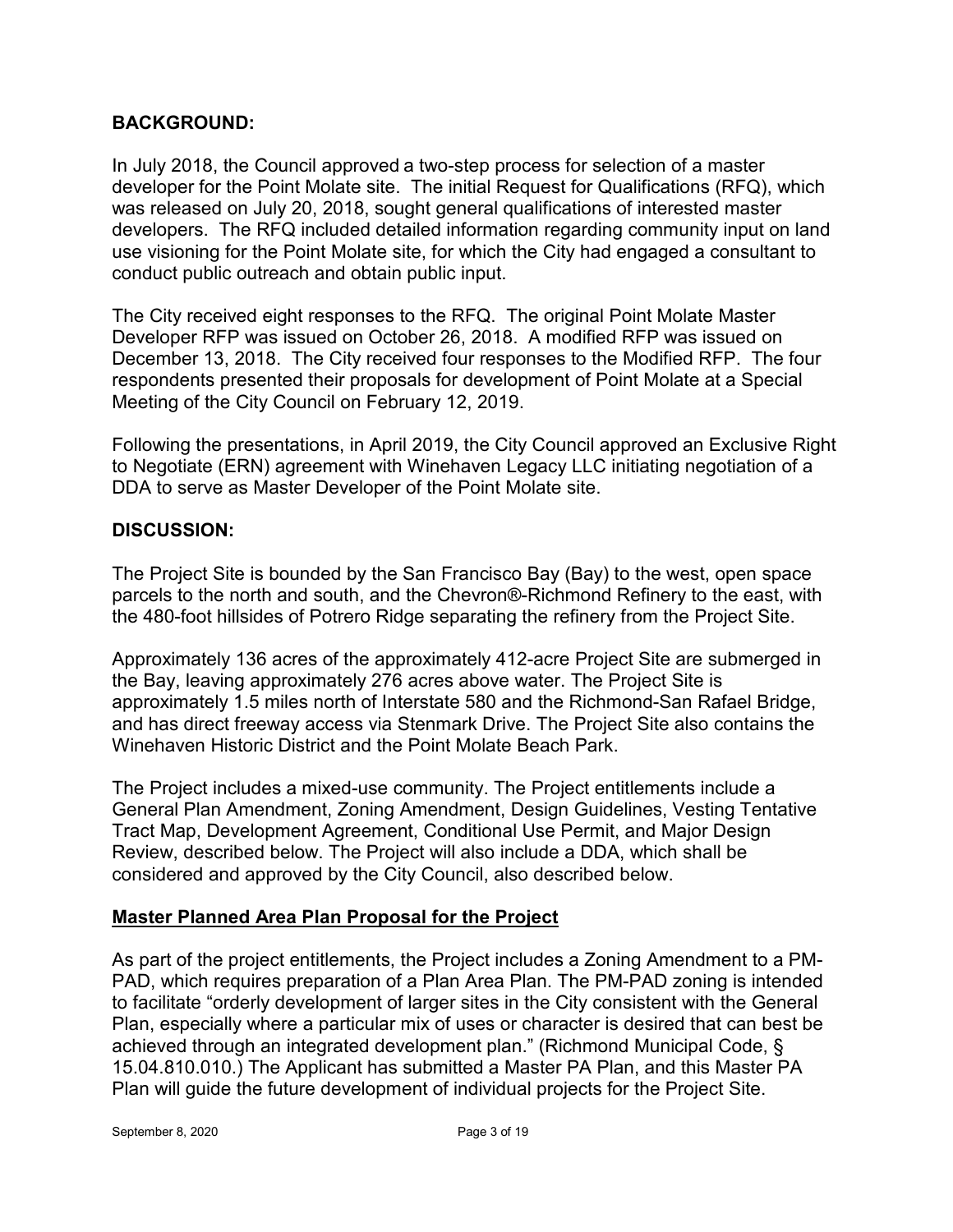Although not required by the Municipal Code, to address the complexity of the Site, the Applicant also submitted Design Guidelines to guide the future development of individual projects within the Project Site. The Master PA Plan is included as Chapter 2 of the Design Guidelines, which also contains chapters providing an introduction, architectural guidelines, historic district guidelines (the Historic Conservation Plan), and landscape guidelines. The PM-PAD approval, together with the accompanying Design Guidelines and Master PA Plan, are part of the initial legislative (high-level policy) approvals submitted for this Project for the City Council approval. Future projects within the PAD plan areas would come back to the City for a Development Plan review and small-lot subdivision map approval process to determine if the project-level applications are consistent with the City Council approvals, including the PA District zoning, the Master PA Plan, and the rest of the Design Guidelines, and the SEIR.

The Project identifies eight Planning Areas (Planning Areas A through H) within the Project Site that could be developed with the proposed mixed-use community. Potential developable areas within the Planning Areas (referred to herein as Development Areas) would be limited to approximately 30 percent of the total above-water Project Site area (approximately 82.74 acres) by the Project's entitlements. Development within the Winehaven Historic District would include rehabilitation and adaptive reuse of the existing contributing structures of the District, as well as new construction. The Project proposes to rehabilitate all of the contributors to the Historic District per the Secretary of the Interior's Standards for Rehabilitation and Guidelines for Rehabilitating Historic Buildings.

The PA District for the Project Site defines its development capacity as follows:

- A. Residential Capacity: up to 2,040 residential units in eight Planning Areas as follows:
	- 1. Planning Areas A and B: 408 new units
	- 2. Planning Area C: 168 new units
	- 3. Planning Area D: 66 new units
	- 4. Planning Area E: 300 new units
	- 5. Planning Areas F, G, and H: up to 625 new units and up to 473 units in the existing historic buildings

The PA District allows up to a 20 percent increase in the residential development capacity of any planning area as long as the total number of residential dwelling units in the PA District do not exceed 2,040.

B. Historic District: The development capacity in Planning Areas F, G, and H, which comprise the Winehaven Historic District, can be in the range of (1) 1,098 residential units and up to 40,000 square feet of general commercial space and (2) 318 residential units with up to 624,572 square feet of general commercial space; or (3) anything in between on the basis that each residential unit is interchangeable with 750 square feet of general commercial space, up to 780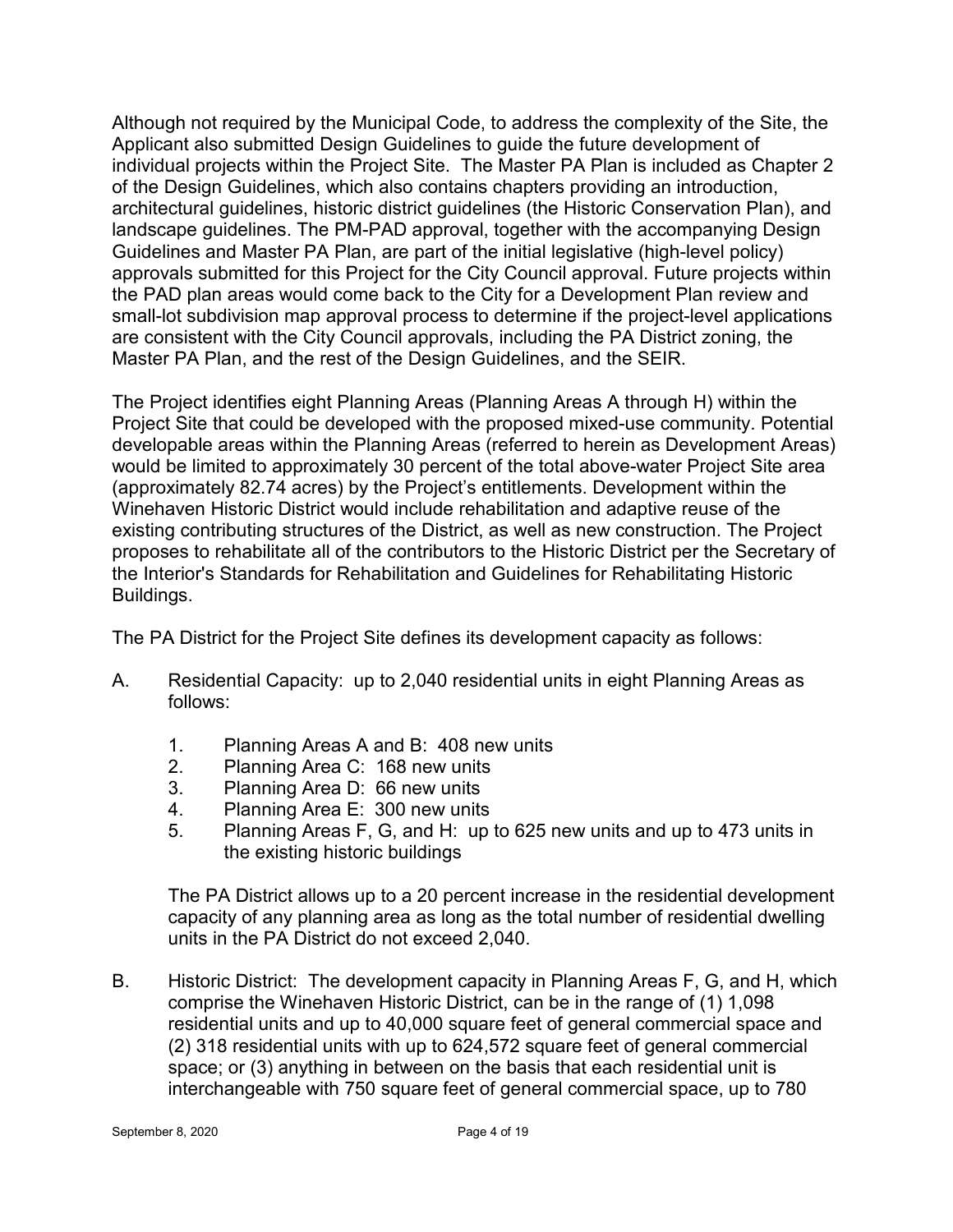units.

- C. Commercial Capacity:
	- 1. Planning Areas F, G, and H: The PA District allows up to 624,572 square feet of general commercial space (which can include neighborhoodserving commercial spaces), of which up to 40,000 square feet can be high-trip commercial uses, such as regional-serving retail and restaurant uses.
	- 2. Planning Areas A and E: The PA District allows up to 15,000 square feet of neighborhood-serving commercial spaces.
- D. Cultural and Civic Capacity: Planning Areas D, E, and F permit up to 10,000 new square feet of buildings for cultural and/or civic uses. Cultural and civic uses also are permitted in other planning areas as per the proposed PA District zoning. Up to 5,000 square feet can be refurbished (or if necessary constructed) in Planning Area E for a building to serve water transit uses.

Approximately 70 percent of the Project Site above-water (approximately 193 acres) would remain as publicly accessible parks and natural open space, including miles of hiking and biking trails. The Project will increase shoreline access by extending and improving the existing shoreline park and contribute towards the completion of some segments of the Bay Trail. The Project also would include new roads to serve the development within the Site, including widening Stenmark Drive from the Project Site to the I-580 ramps and construction of utility and infrastructure needed to support the Project.

## **Refined Project Proposal**

Since publication of the Draft SEIR, and in response to comments from the public, Historic Preservation Commission, and Design Review Board, the applicant has submitted a project application with minor refinements to the Modified Project analyzed in the Draft SEIR, proposing a mixed-use community that would include the following components and refinements:

- Approximately 1,452 residential units.
- Approximately 374,573 square feet of rehabilitated existing, historic structures and approximately 250,000 square feet of new construction for mixed-use development.
	- $\circ$  Out of this square footage, the Project includes approximately 423,774 square feet of commercial uses, including up to 40,000 square feet of regional retail, and 383,774 square feet of Office/R&D and/or Live/Work space.
- Approximately 15,000 square feet of neighborhood retail is proposed outside the Winehaven Historic District.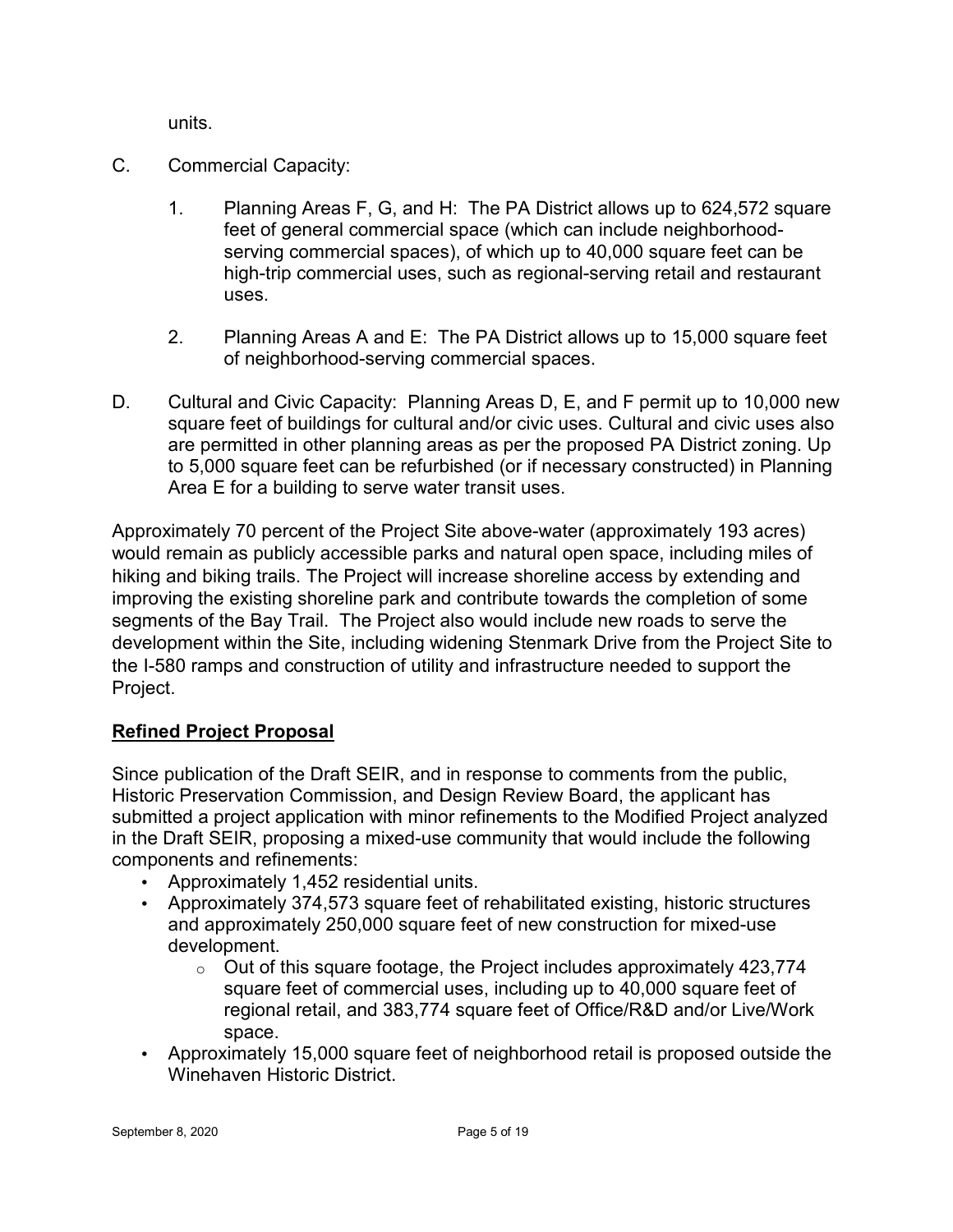- Approximately 10,000 square feet for an onsite joint fire station and police substation and/or other community service uses.
- Approximately 70 percent of the total above-water Project Site area would remain as open space, including recreational areas, parks, trails (including an approximately 1.5-mile portion of the San Francisco Bay Trail along the shoreline), vista overlooks, and other similar spaces that are open to the public.
- Updating an existing building to act as a terminal on the existing pier that may be accessible to water transit options, such as ferries, water shuttles, and/or water taxis.
- New roads to serve the development within the Project Site; additionally, widening Stenmark Drive from the Project Site to I-580 Ramps.
- Utilities and infrastructure improvements that would be required to serve the new development.

As part of subsequent entitlements for the Project and the Development Plan review process, future projects within the PA District shall be reviewed by the Zoning Administrator (The Community Development Director or their designee acts as the Zoning Administrator.) for conformity with the illustrative land use master plan approved by the City Council, consisting of up to 1,452 residential units (up to 510 units in Planning Areas F, G, and H) and up to 453,774 square feet of non-residential uses. A deviation from the illustrative master plan that nevertheless falls within the mix and envelope of land uses evaluated in the SEIR and the Development Capacity defined in section 1.020 of the Project's proposed PA District zoning can be approved as a minor program amendment by the Zoning Administrator. Major amendments to the PA District or the Master PA Plan require additional City Council review and approval

# **General Plan Amendment**

The Project includes a request for a General Plan Amendment (GPA) to change the land use classifications of the Project Site from Hillside Residential, Medium Density Residential, Parks and Recreation, Business/Light Industrial, and Open Space to a combination of Low-Density Residential, Medium Density Residential, Medium Intensity Mixed-Use (Community Nodes and Gateways), Parks and Recreation, and Open Space. In addition to the land use classification change, the applicant is proposing General Plan text amendments to:

- a. Amend the Medium Density Residential land use classification to allow a base density less than 10 du/ac with approval of a Planned Area District.
- b. Amend for the Medium Intensity Mixed-Use (Community Nodes and Gateways) land use classification to allow a floor area ratio (FAR) of up to 2.5 in the Winehaven District and heights greater than 55 feet as part of a Planned Area district. This land use classification would be allowed to include low-rise residential, residential-only, or commercial-only development with approval of a Planned Area District.
- c. Edits to the San Pablo Peninsula Area (CA-13) description to account for the proposed land use changes and development vision of the Project.
- d. Changes to the corresponding map to create consistency throughout the General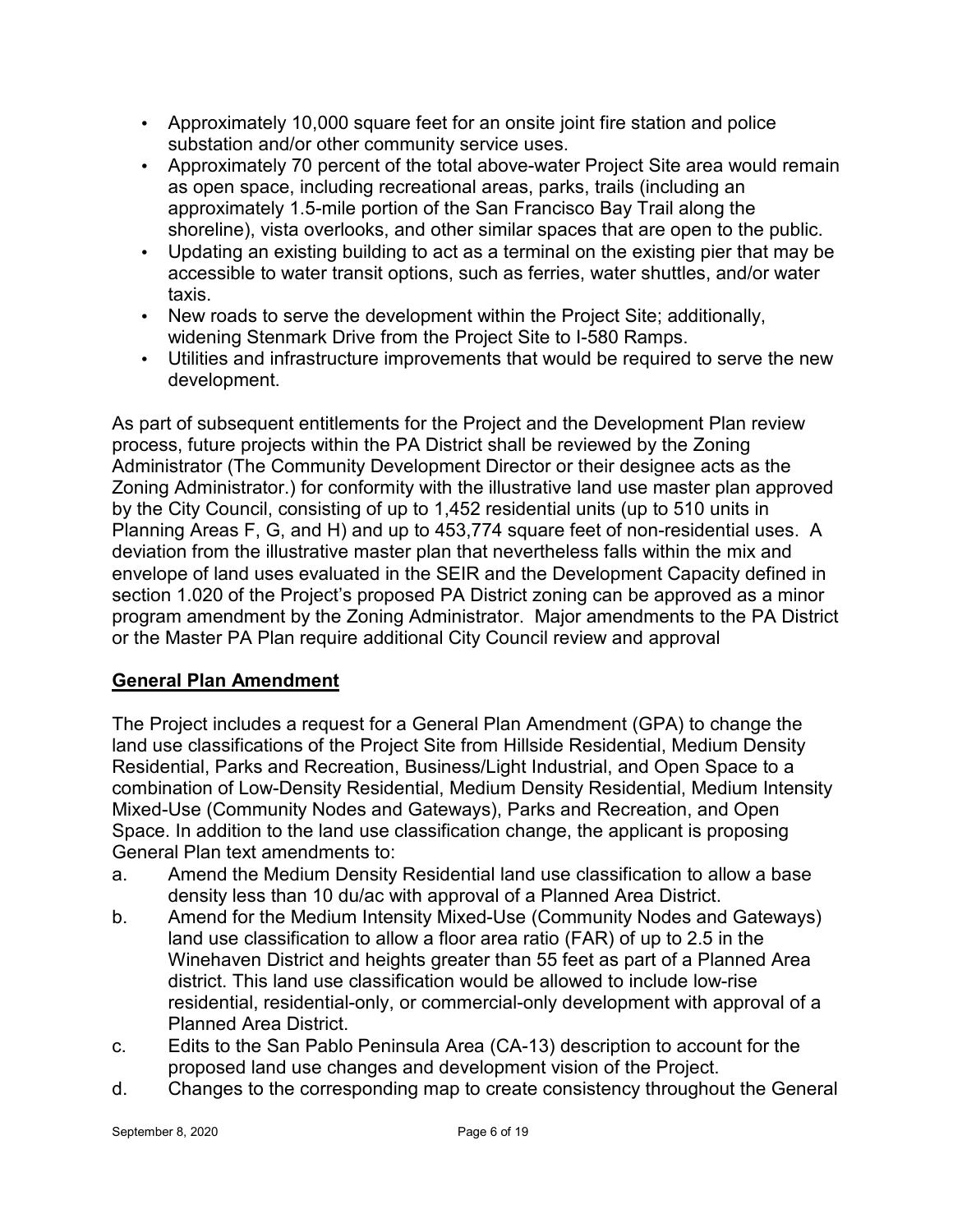Plan. Specifically, Figures 3.2, 3.4, 3.6 and Maps 3.2a, 3.2b, 3.15, and 12.6 are proposed to be amended to account for the Project.

The applicant asserts that the GPA proposed is needed to ensure the successful redevelopment of the Project Site consistent with the Design Guidelines for the PA District. Specifically, an increase in the FAR for the Winehaven District is needed to have flexibility to allow for an extra interior floor or complementary additions to ensure the financial feasibility of the adaptive reuse of Buildings 1 and 6. Overall, the height increases would also allow for a lower development footprint to preserve open space and view corridors, while also providing for architectural variety and making development economically viable. The GPA will allow for low-rise residential only development for the reuse of historic cottages in the Winehaven District if there is no market demand for commercial uses at the time of its redevelopment. Several of the proposed map amendments and text amendments descriptions are needed to retain internal consistency with other elements of the General Plan resulting from the proposed land use classification changes.

The redevelopment of the Project Site would also contribute towards meeting the City's housing, economic development, brownfield redevelopment, historic preservation, and parks and open space goals including, but not limited to:

- 1. Developing a mixed-use development project that will have a positive fiscal impact on the City's annual budget by generating income to the City's general fund.
- 2. Making a significant contribution to the City's efforts to address its fair share of allocation of regional housing need, as projected by the Association of Bay Area Governments in its Regional Housing Need Plan.
- 3. Maximizing new residential opportunities to accommodate forecasted population growth within the City of Richmond.
- 4. Providing compact development patterns that preserve open space and addresses the topographic and biological constraints of the property as described in the General Plan.
- 5. Redeveloping the Project Site to contribute to the reuse of a former brownfield site for housing and economic development purposes.

## *General Plan Consistency*

The Project is consistent with the General Plan vision, which identifies the San Pablo Peninsula Area as a Change Area district that would provide for a unique mix of uses, including commercial, residential and open space that serves the entire community

The following list highlights a selection of the General Plan goals and policies that the Project supports or accomplishes:

• The Project would encourage the sensitive integration of built and natural environment to develop a high quality experience. (Goal LU 4).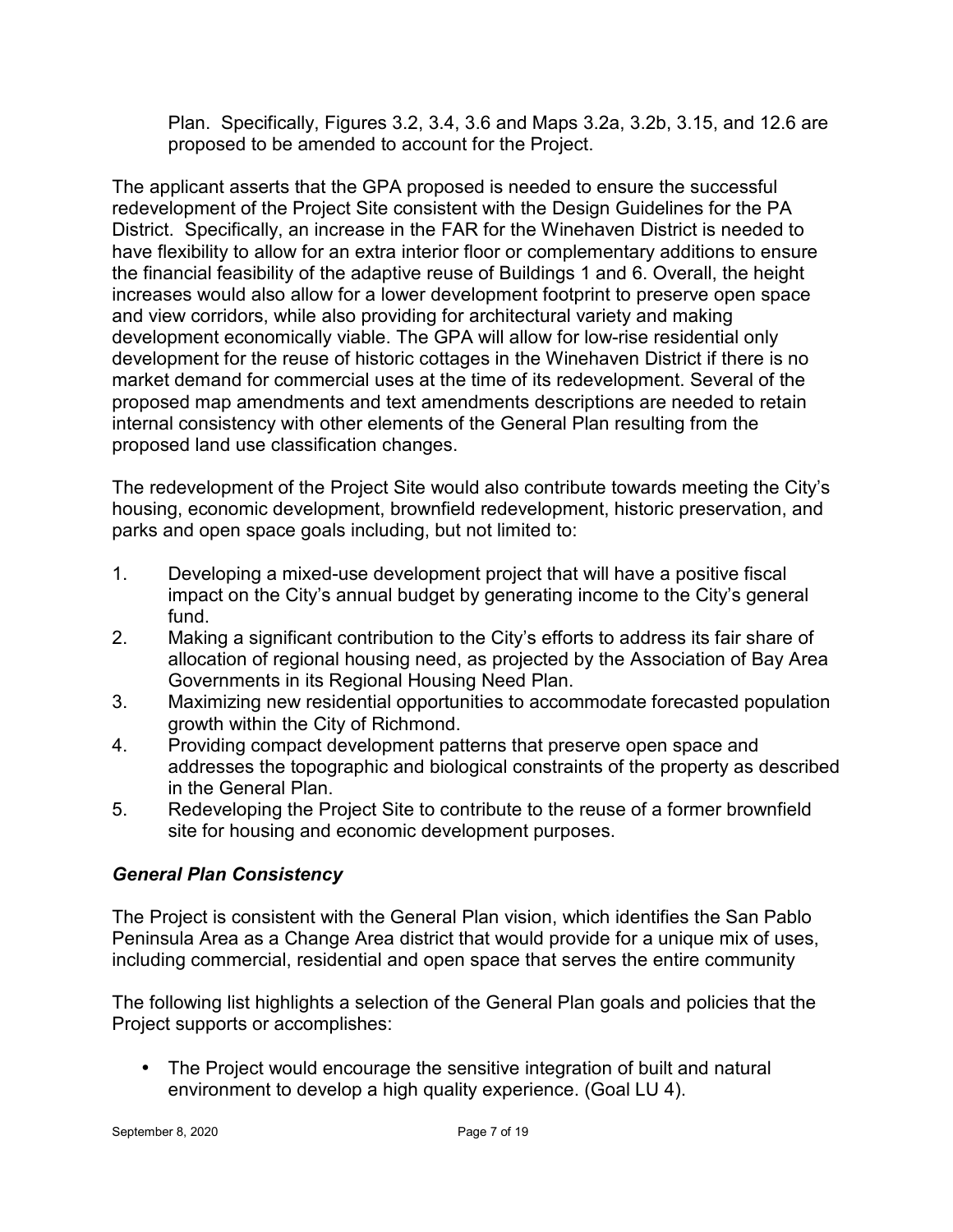- The Project would meet future housing needs within City limits through redevelopment of a brownfield site with mixed-use construction offering a range of housing types. (Goal LU6, Policy LU6.1).
- The Project would provide a high standard of design and planning, and construction of new facilities, infrastructure and services. By furthering the remediation of the Project Site and implementing several sustainability measures, the Project will promote a planning approach that supports a sustainable and healthy community, and reduces impacts on the environment. (Goal LU 6 & CN6).
- The Project achieves a higher standard for housing design, exceeds current green building standards, and pedestrian friendly design. (Policy LU 6.5 & Goal CF3).
- The Project has a planting and landscaping plan that is consistent with the San Francisco Bay Conservation and Development Commissions' Landscape Guide for the San Francisco Bay. (Goal PR3).
- The Project would encourage the creation of tourist-serving amenities in key areas, such as Point Molate, and promote economic development in the City while providing opportunities for interpretation, education and recreations. (Policy LU 3.3).
- The Project expands the City's multi-modal circulation system by funding a portion of the Bay Trail, having complete streets, widening Stenmark Drive from the Project Site to I-580 Ramps, adding a bike lane on Stenmark between the freeway and the Project site, providing sidewalks along Stenmark, offering a commute shuttle, and providing water taxi service. (Goals CR 1, CR 2 & EC 2).
- The Project would fund the maintenance of its streets and circulation system and add safe routes for pedestrians and cyclists where none exist. (Goal CR 3).
- The Project would implement a transportation demand management program to reduce trips by 20 percent, include onsite stormwater capture and treatment facilities (LID features), and would include new, sustainable technology, including electric vehicle chargers and solar panels. (Goal CR 5).
- The Project would implement restoration efforts and manage invasive species on the Project Site by implementing a Vegetation Management Plan and Open Space Plan. (Goal CN 1.)
- The Project would conserve and retain approximately 70 percent of the Project Site as parks and open space, most of which would be natural open space with public trails, but also would enhance and enlarge the shoreline park. (Goal CN 2).
- The Project would create an appealing place to live and work with effective public safety, including constructing a new fire station and police substation. (Goal ED 1).
- The Project would provide numerous high-quality construction jobs that pay prevailing wage and would comply with the City's First Hire policy. (Goals ED 2 & ED 3).
- The Project would promote sustainable development patterns by creating a mixed-use community, retrofitting existing buildings, constructing streetscape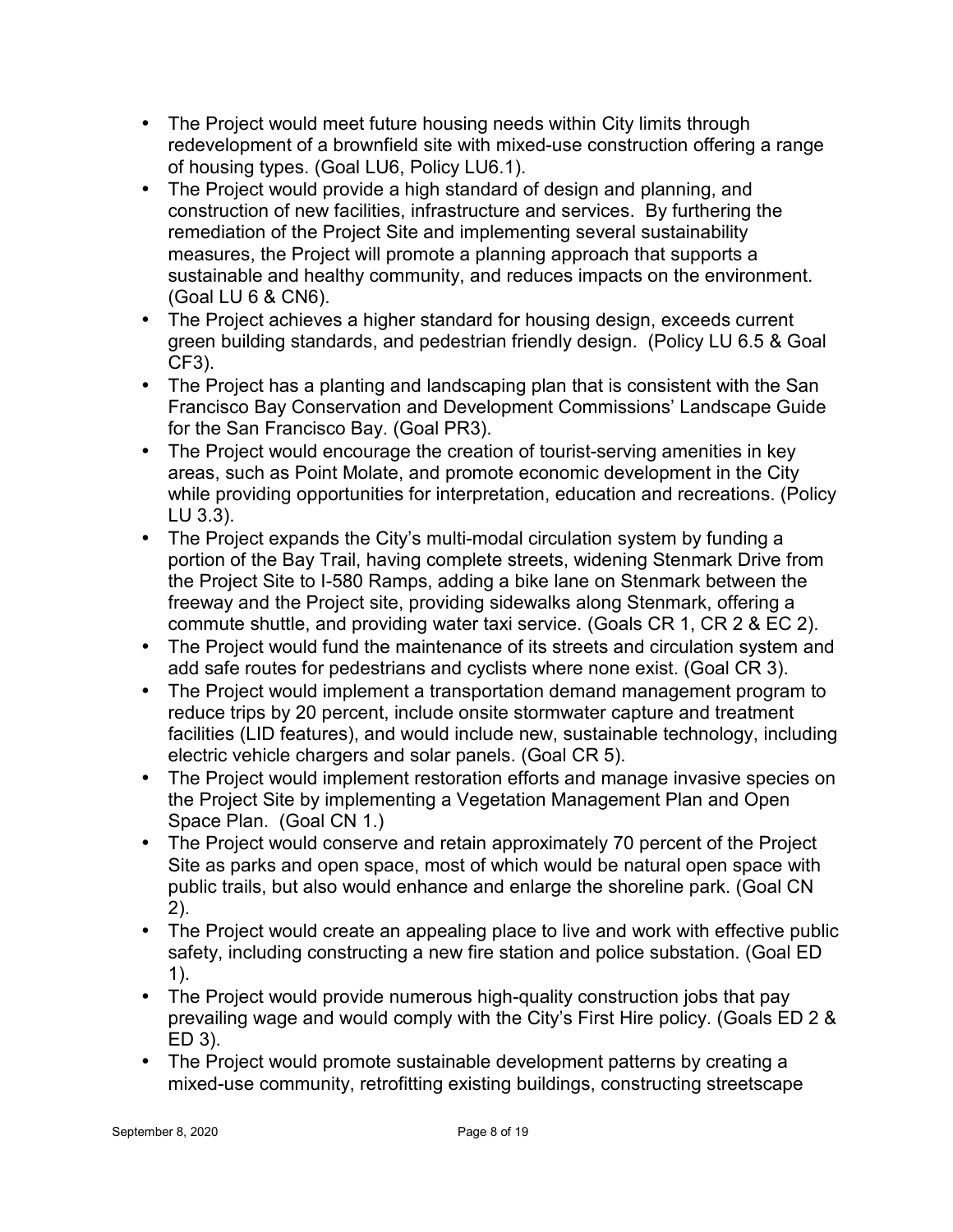improvements, parks, and other critical services such as a shuttle to the BART station. (Goal EC 4).

# **Planned Area (PA) District Rezone**

# *Planned Area Plan (Master Plan) Proposal for the Project*

As discussed above, the Project entitlements include a Zoning Amendment to a PA District, which requires preparation of a PA Plan. The purpose of the PA District is to facilitate orderly development of larger sites consistent with the General Plan, where a mix of uses or character is desired that can best be achieved through an integrated development plan. In order to be considered for a Planned Area District Zoning Amendment, the site shall be a minimum of 2 acres. The subject site is 412 acres, with approximately 276 acres are above water. Of those 276 acres, development would be limited to 30 percent of the total acreage. The remaining 70 percent would be retained as open space or park area.

The proposed Design Guidelines, including the Master PA Master Plan, are attached as Exhibit E. Other standards such as minimum lot size, setbacks, building height limits, and other development standards and similar regulations are in the PA District zoning text, attached as Appendix C to the Design Guidelines. The PA District proposes eight subdistricts, including a subdistrict for the Winehaven Historic District, a subdistrict for the shoreline park, and a subdistrict for the hillside open space. Maximum building heights would vary by subdistrict and are further guides by the Design Guidelines, but would generally range from 35 feet to 105 feet depending on the sub district area within the Planned Area Plan. Therefore, the PA District is consistent with the General Plan height requirements discussed above, if the General Plan amendment is approved. The development standards that would guide future development of each subdistrict are in PA District section 1.060 and are further refined by the Design Guidelines (see Exhibit E).

# **H, Historic District Overlay and Historic Conservation Plan**

Article 15.04.303 *Historic Districts and Landmarks Overlay Districts* of the Richmond Municipal Code specifies the purpose and regulations that serve as Richmond's Historic Preservation Ordinance and implement General Plan goals and policies related to historic preservation. When the H- and L-Overlay zones were created and assigned in 2016, Point Molate was marked as an L-overlay when it should have been identified as an –H overlay zone.

As part of the applications for the Project, the applicant is proposing to Rezone the Winehaven Historic District from an -L, Landmark, Overlay, to an -H, Historic District, Overlay with the adoption of a Historic Conservation Plan (Chapter 4 of the Design Guidelines [Exhibit E]) for the portions of the Project proposed within the Winehaven Historic District. The Historic Conservation Plan would be adopted by the resolution approving the Design Guidelines, separately from an Ordinance approving an -H, Historic District, Overlay.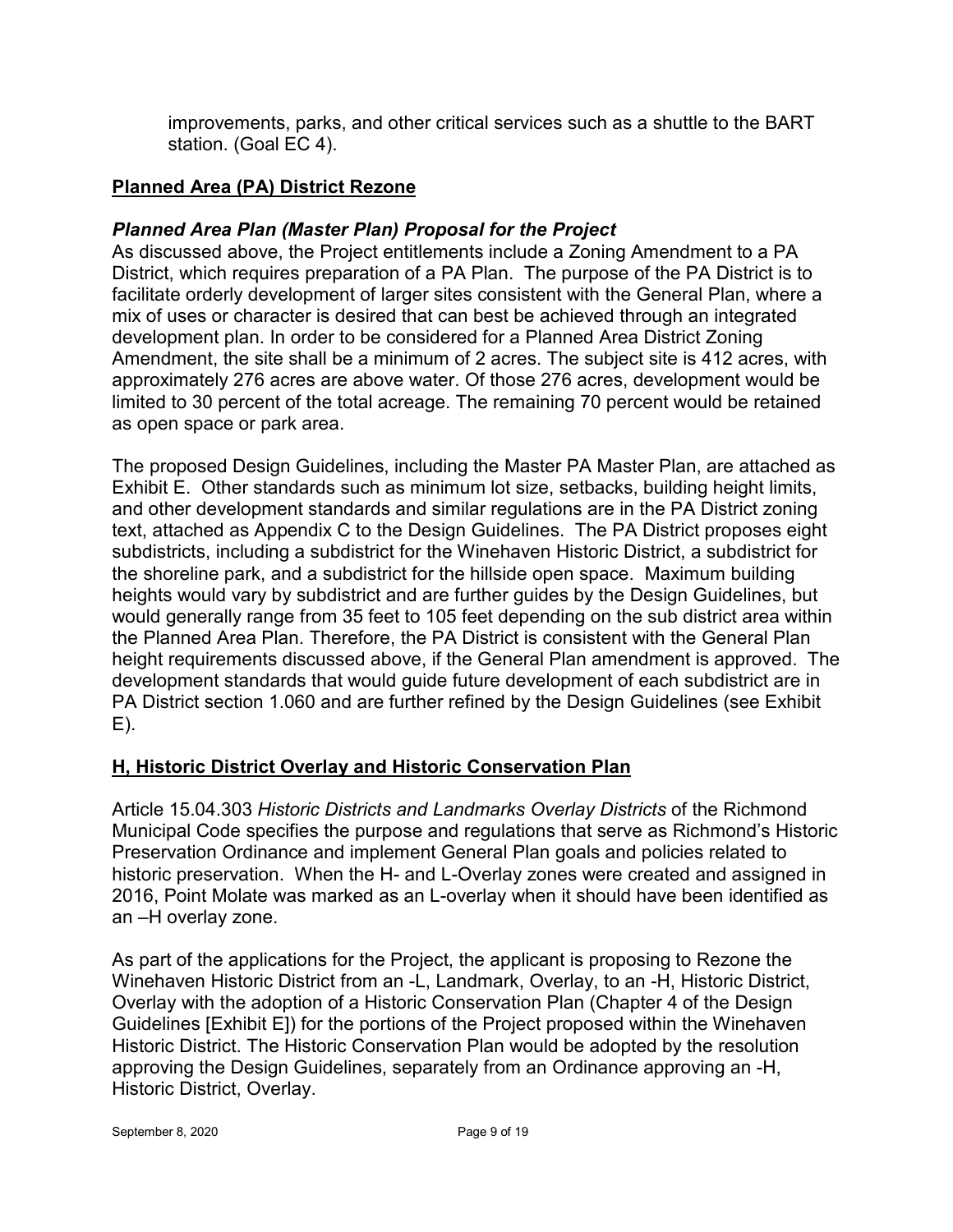## *Historic Preservation Commission Recommendation*

Public hearings to consider the -H, Overlay and Historic Conservation Plan were held at the June 25, 2020 and July 14, 2020 Historic Preservation Commission (HPC) meetings. The HPC voted on June 25, 2020 to unanimously (with one absent) recommend approval of the –H, Overlay to the City Council, based upon their recommended findings, and voted to recommend approval of the Historic Conservation Plan (Section 4 of the Design Guidelines) at their hearing on July 14, 2020

## **Conditional Use Permit in the -S, Shoreline Overlay**

Per RMC Section 15.04.306.010, the purpose of the -S Shoreline Overlay District is to implement General Plan policies on shoreline protection and public access. More specifically, this overlay district is intended to ensure that any allowable development of the shoreline and tideland areas will protect water quality, wildlife habitats, and native or naturalized vegetation and, where appropriate, provide public access to and enjoyment of the shoreline.

The applicant would maintain the existing –S, Shoreline Overlay over the 100 foot shoreline band. In addition, the applicant is seeking a conditional use permit to allow for the extension and improvement of the shoreline park. The –S Overlay requires any use to obtain a conditional use permit to ensure appropriate protections for habitat, water quality, and public access.

## **Vesting Tentative Tract Map**

The applicant is proposing to subdivide the existing site into approximately 44 development parcels, seven open space parcels, three right-of-way dedication parcels, two water parcels, and one utility parcels. The large development parcels would be further subdivided as part of future development proposals. A master association for all residential and commercial owners would be formed to perform and fund the ongoing management, accounting, operation, insurance, maintenance, repair and replacement of any and all private roadways, landscaping, recreation and open space, and other common areas and facilities within the Project.

## *Conformance with Zoning Ordinance*

The developed portion of the proposed subdivision would be located in a PA District, with an -H, Historic Overlay over the Winehaven Historic District and maintaining the existing –S, Shoreline Overlay for the 100-foot shoreline band. The PA District specifies the minimum lot size, if any, and development standards for future development of the resulting development parcels. The Design Guidelines provide additional guidance regarding the infrastructure improvements, permissible development, and landscaping. Future development projects must be consistent with the PA District and substantially conform to the Design Guidelines, including the Master PA Plan. Therefore, the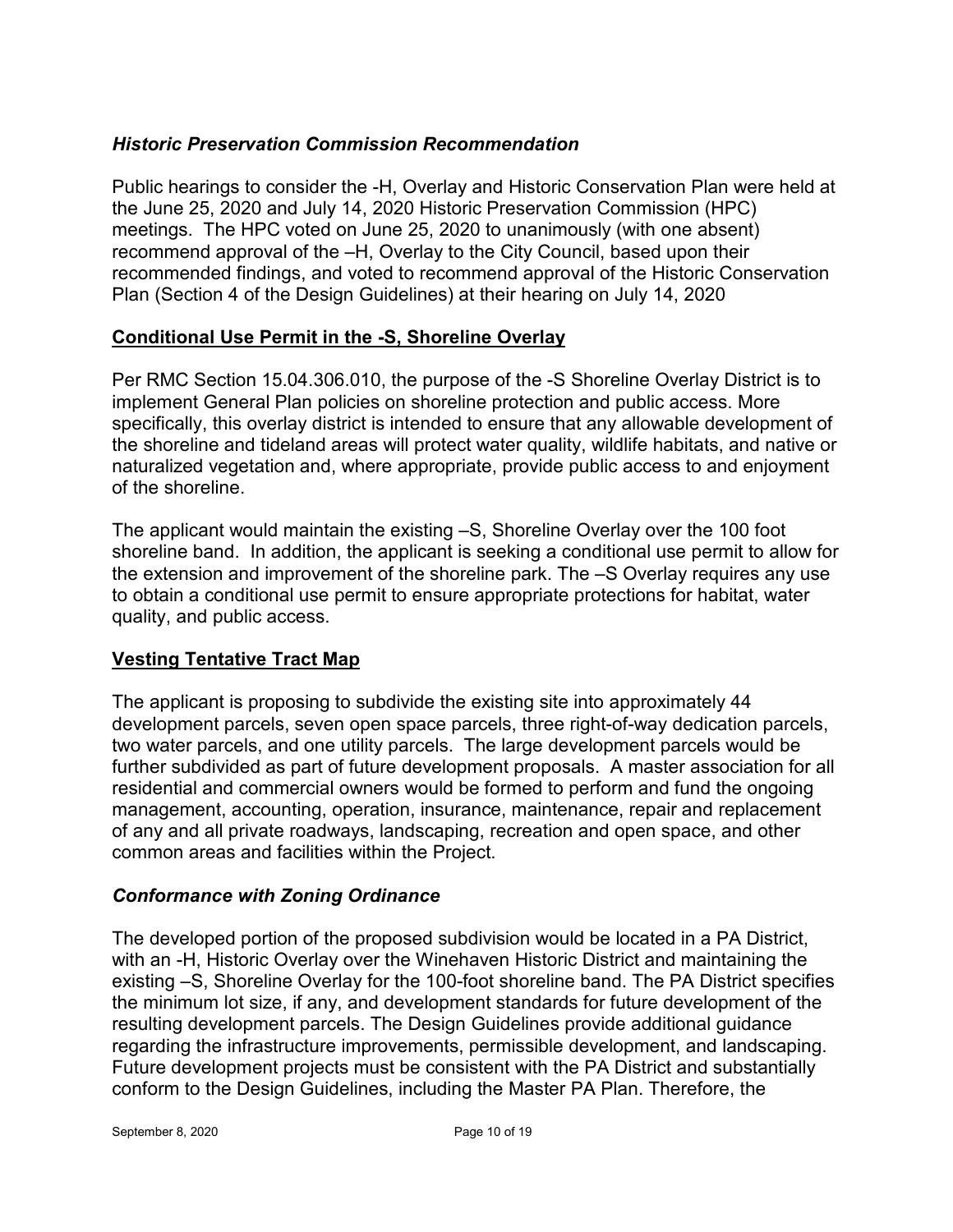proposed subdivision is consistent with the Zoning Ordinance.

# *Conformance with the Subdivision Ordinance and Subdivision Map Act*

A Tentative Subdivision Map is required for subdivisions resulting in five or more parcels. The project's Tentative Subdivision Map is shown in Exhibit F. The Vesting Tentative Tract Map has been reviewed for compliance with application provisions of the City's Subdivision Ordinance (RMC 15.04.700, et seq.) and Government Code Section 66474, and determined that it satisfies the requirements of the Richmond Subdivision Ordinance and the Subdivision Map Act. A Vesting Tentative Tract Map is processed in the same manner as a tentative subdivision map; however, if approved, it confers a vested right to proceed with development in substantial compliance with ordinances, policies, and standards described in Government Code Section 66474.2. in effect at the time the application was deemed complete. Conditions related to the Vesting Tentative Tract Map and Design Guidelines are included in Exhibit H.

## **Major Design Review**

Pursuant to RMC Section 15.04.810.030.B.2, a PA Plan is subject to Major Design Review by the Design Review Board (DRB) before the PA Plan is reviewed by the Planning Commission. As noted above, due to the complexity of the Project Site, the applicant submitted Design Guidelines that included a Master PA Plan rather than just a PA Plan. The Project's Design Guidelines are the product of an iterative process, with the Project applicant engaging both the public and the DRB (through the City's design review process). Several working sessions with a subcommittee of the DRB were held for the purpose of providing the Project applicant with preliminary input on the Project design. Several study sessions were also held with the DRB to receive feedback from the DRB and the public on the proposed design of Project and the Design Guidelines, including the Master PA Plan.

## *Design Review Board Recommendation*

Public hearings to consider the Project design were held on July 8 and July 22, 2020. At the conclusion of the July 22, 2020 hearing, the DRB unanimously recommended approval of the Design Guidelines with additional conditions on the Design Guidelines and also provided recommendations and proposed conditions to the Planning Commission for the PA District zoning based upon recommended findings of fact.

#### **Development Agreement**

As part of the Project, the City Council is considering a DDA (discussed in detail below) between the Applicant and the City to transfer ownership of development parcels on the Project Site to the Applicant. In addition, the Applicant has proposed to enter into a statutory Development Agreement (DA) with the City for this Project. The DA allows the Applicant and the City to negotiate customized vested rights by contract for development of the Project Site. The DA proposes to "freeze" zoning, planning, and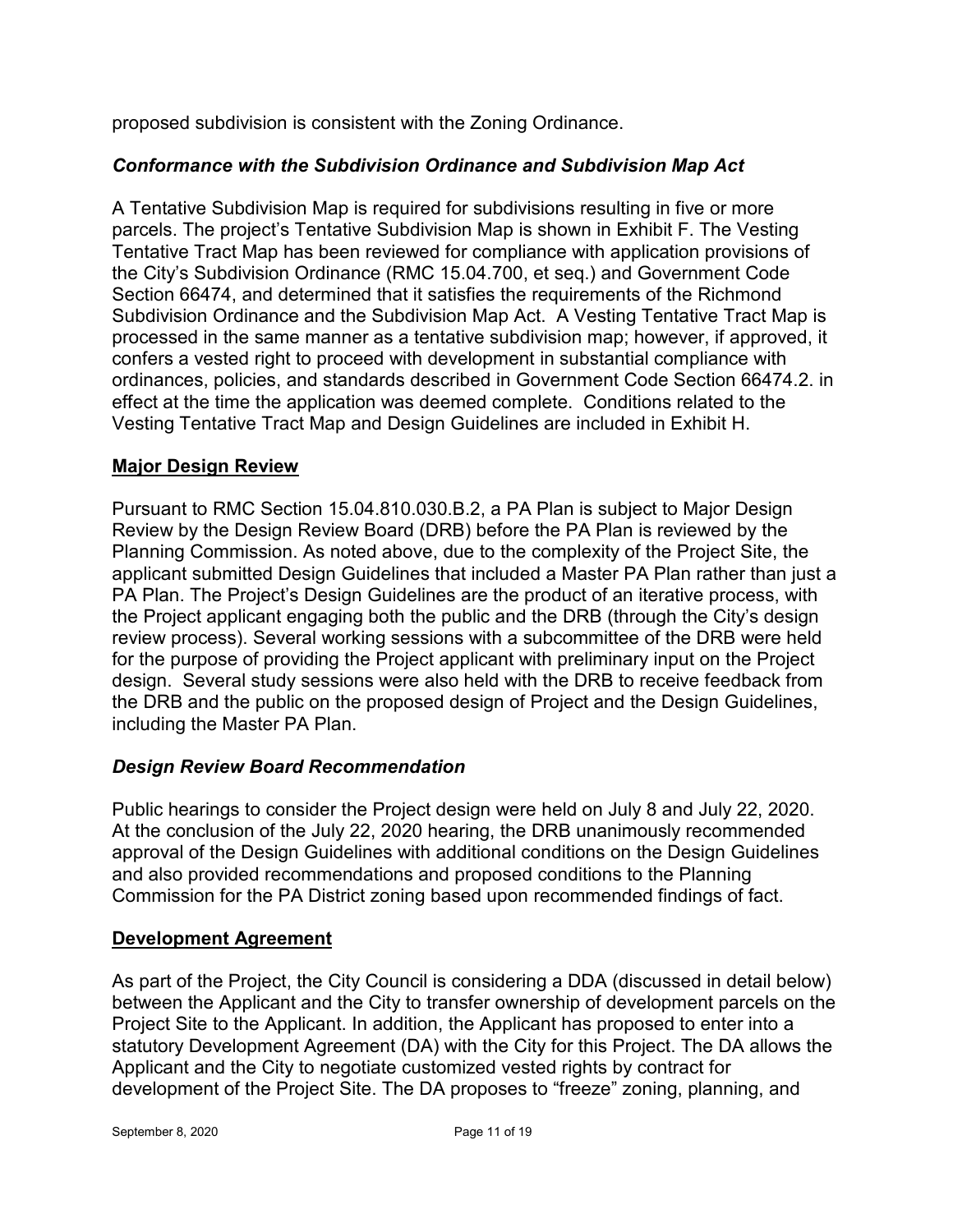certain fees applicable for the Project Site, as well as the existing laws and ordinances for a specified period of time as vested rights for the Project Site. In exchange for the vested rights, the Applicant agrees to provide additional financial and other concessions and public benefits beyond the Project's obligations under the conditions of approval, mitigation measures under CEQA, and the Mitigation Fee Act, etc. A draft DA is attached as Exhibit G of this Staff Report.

Key deal points of the draft DA are as follows:

- 1. **Term:** The draft DA includes a 15-year term with an automatic 5-year extension if the Applicant completes the construction of Phase 1 of the Project within 10 years. The Applicant can request additional extension of the DA, which is subject to further discretionary approval by the City. See Section 1.3.2 of the draft DA. The Parties rights and obligations may also be extended under the draft DA's force majeure clause in Section 11.2.
- 2. **Vested Elements:** With approval of the entitlements and execution of the DA, the Applicant will become vested in the permitted uses and development capacities set forth in the PA District, as well as Applicable Rules and Project Approvals (among other vested elements), all subject to the conditions, terms, restrictions, and requirements imposed in those approvals and for subsequent discretionary actions.
- 3. **Subsequent Approvals**: The Project includes subsequent discretionary approvals (e.g., small-lot vesting tentative parcel maps, development plan review, certificate of appropriateness, etc. outlined in Section 1.4.9 of the draft DA).
- 4. **Public Benefits**: Sections 2.1 and 2.2 of the Draft DA include a list of public benefits that the Applicant is required to provide, many of which already appear in the proposed DDA. This includes constructing a new joint fire station/police substation; providing a variety of housing types, including 67 onsite affordable housing units (additional in lieu fees will be required as part of the Project); construction and/or contribution of funds toward the construction of the Bay Trail within the Project Site, as well as from I-580 to the Project Site boundary; construction of trails through hillside open space; rehabilitation of all of the contributing historic buildings in the Winehaven District; payment of prevailing wage to construction workers; environmental remediation of the Project Site; and maintenance of the open spaces and parks, which would be open to the public. The draft DA includes additional public benefits such as the formation of the Master HOA, pre-closing services, park enhancements, funding for civil and cultural uses, and stormwater facilities maintenance.
- 5. **Future Rules and Standards**: The draft DA limits the City's discretion to adopt and apply future rules and standards to the Project to certain extent. Section 3.4 of the draft DA addresses which future rules and standards can apply to the Project and Section 3.6.5 addresses the conditions applicable to future approvals.
- 6. **Impact Fees**: The draft DA freezes impact fees and assessments subject to annual increases based on the Employment Cost Index (ECI) escalator. However, the draft DA authorizes the City to reassess and apply new fees and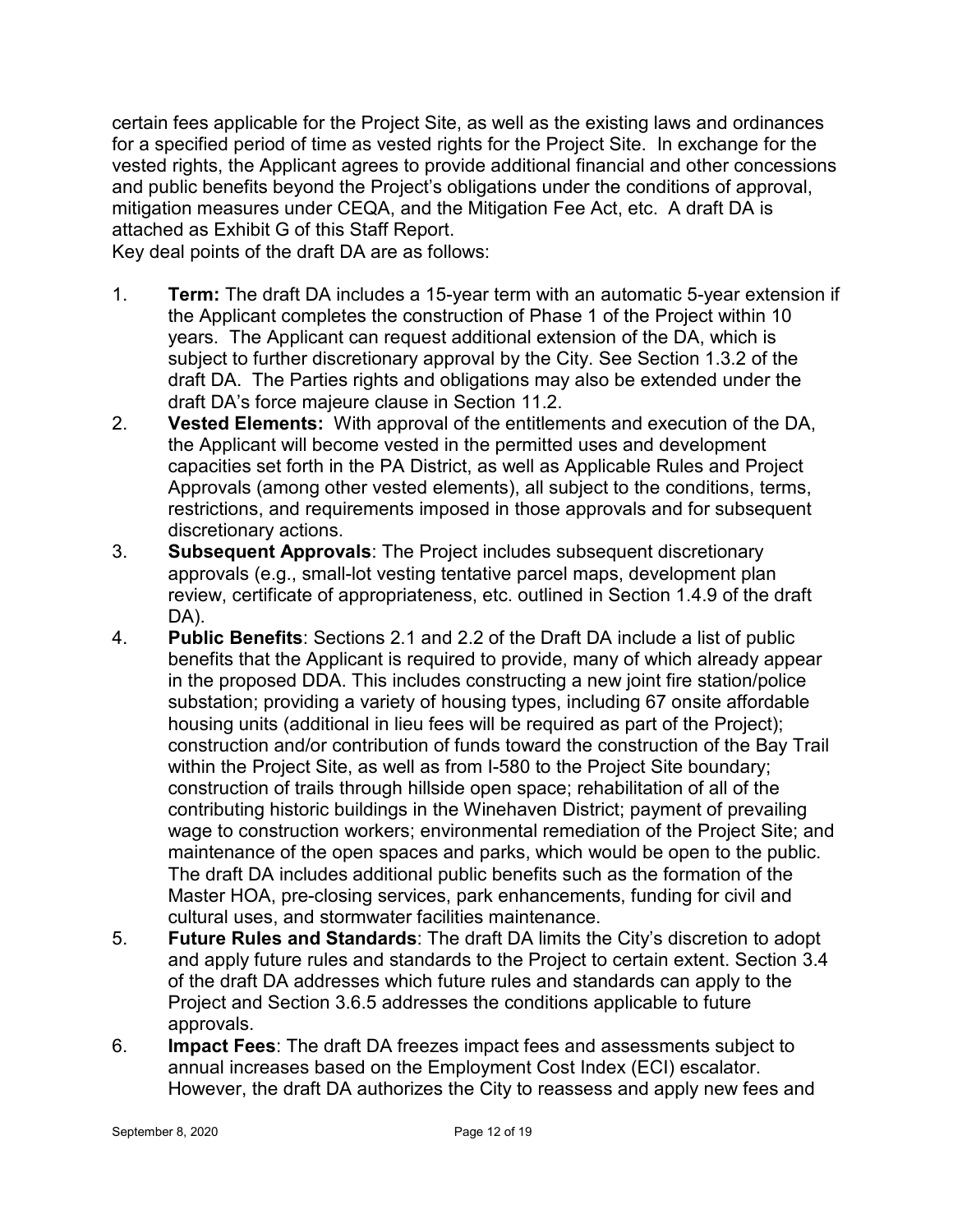assessments to later phase vertical improvements after 7 years following the commencement of construction of the First Site Improvement Phase. See Section 3.6.3 and Exhibit D of the draft DA.

- 7. **Fee Credits**: In exchange for building certain public infrastructure improvements as part of the Project, the Applicant is seeking certain fee credits (subject to the City's Fee Credit Policy) for common infrastructure and improvements constructed by the developers (including Police, Fire, and Parks). Section 3.6.4 of the draft DA addresses these fee credits for the Project (e.g., Fire, Parks, Police, Sewer, Stormwater, Traffic).
- 8. **Community Facilities District ("CFD")**: The draft DA will set forth the base terms for the establishment one or more Mello Roos CFDs to finance the construction of certain public improvements along with the maintenance of facilities and provision of services. Section 4.5 of the draft DA includes key provisions governing the establishment and operation of the CFD.

# **Planning Commission Recommendation**

The Planning Commission held a meeting on August 6, 2020 to receive a presentation on the Final SEIR. A public hearing was also held on August 17 to consider making a recommendation to the City Council on the: Certification of the Final SEIR and adoption of an MMRP and CEQA Findings of Fact and a Statement of Overriding Considerations, and approval (or disapproval) of the various project entitlements. The public hearing was continued to August 20, 2020. At the conclusion of the public hearing, the Planning Commission voted (4-1) to recommend Certification of the Final SEIR and adoption of the MMRP and CEQA Findings of Fact and a Statement of Overriding Considerations; approval of the General Plan text and map amendments; approval of Rezoning the project site to PA District with an –H, Historic district overlay over the Winehaven Historic District; approval of a Development Agreement; approval of a Large-Lot Vesting Tentative Tract Map; approval of a Conditional Use Permit for a Shoreline Park in –S Overlay Zone; and approval of a Major Design Review for the Master PA Plan and the Point Molate Design Guidelines, subject to conditions.

The Planning Commission recommendation included modifying certain DRBrecommended conditions of approval and adding new conditions. Specifically, the Planning Commission recommendations modified conditions 3.b, 15, 16-21, 63 (as shown in strikethrough and underline in Exhibit H), and proposed to add new conditions 69-71. The Planning Commission also recommended that staff carefully review the Trails for Richmond Action Committee (TRAC) comment letter dated August 20, 2020 to study what language could be integrated into final documents to be considered by the City Council. Based on direct consultations with TRAC following the Planning Commission hearing, language regarding construction timing, financial contributions, and public access for the Bay Trail was added to Development Agreement, entitlements, and other documents, as follows:

• Revisions to the Development Agreement (Section 2.1.3.1) correcting estimated costs related to construction of the onsite Bay Trail and setting mandatory timing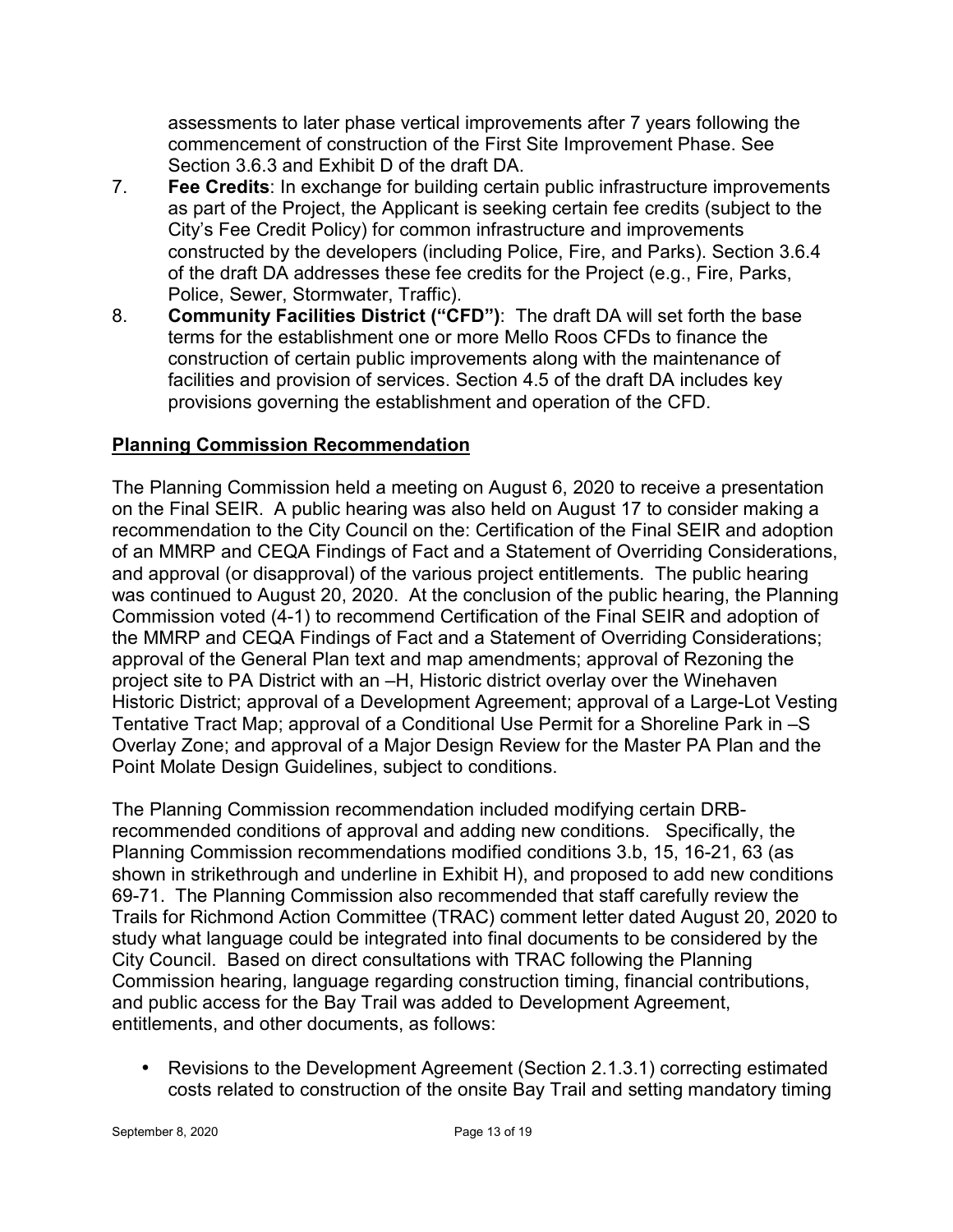for reimbursements to the City;

- Revisions to Condition of Approval 6.a requiring that the onsite Bay Trail and Shoreline Park shall be substantially constructed and available for public access as part of the initial development phase, subject to certain exceptions in the City's discretion (e.g, construction, environmental conditions, or public health and safety); and
- Revisions to the Phasing Plans referenced in the Vesting Tentative Map (Figure C4.0) and Disposition and Development Agreement Schedule of Performance and Exhibits 2.5.2-A, 2.5.2-B, and 2.5.2-C.

The Planning Commission also encouraged the applicant and staff to continue to work with the East Bay Regional Park District (EBRPD) to address certain requests made regarding expanding the shoreline park and creating more contiguous open space.

New conditions of approval 73 and 74 are proposed to memorialize proposals made to the EBRPD to address their requests.

## **DISPOSITION AND DEVELOPMENT AGREEMENT**

A Copy of the Draft DDA is attached as Exhibit G to the Resolution in Attachment 1. Defined terms below are as used and defined in the DDA. Some of the key DDA deal points include:

- **Project.** The proposed Point Molate Mixed Use Development Project (Project) will include the following components: open space, rehabilitation and adaptive reuse of the contributing structures of the Winehaven Historic District, commercial development, and residential development, including various on and off-site amenities. The amenities to be constructed include a portion of the Bay Trail as provided in the Development Agreement.
- **Project Phasing**. The Project will be constructed in two phases. The Police and Fire Station, all Offsite Improvements, the Master Infrastructure required for the Historic District, and Required Onsite Affordable Units are required to be constructed within the First Phase. The phasing for the Master Infrastructure and Master Amenities is shown on DDA Exhibits 2.5.2A, 2.2.5B and 2.6.2A and 2.2.6B.
- **Developer; Historic Core Developer; Other Assignees**. The Developer is Winehaven Legacy LLC, a SunCal affiliate. The DDA contemplates that Developer will make partial assignments of DDA rights and obligations with respect to (i) the rehabilitation of the Winehaven Historic District; and (2) the construction of various residential communities, which are referred to as "Vertical Improvements." The DDA pre-approves Orton as the Historic District Developer, and contains approval standards for all other assignees under the DDA, including for Merchant Builders who the Developer anticipates will complete the Vertical Improvements. Accordingly, the entire property will be transferred to Developer, and we anticipate the Historic District will be immediately transferred to Orton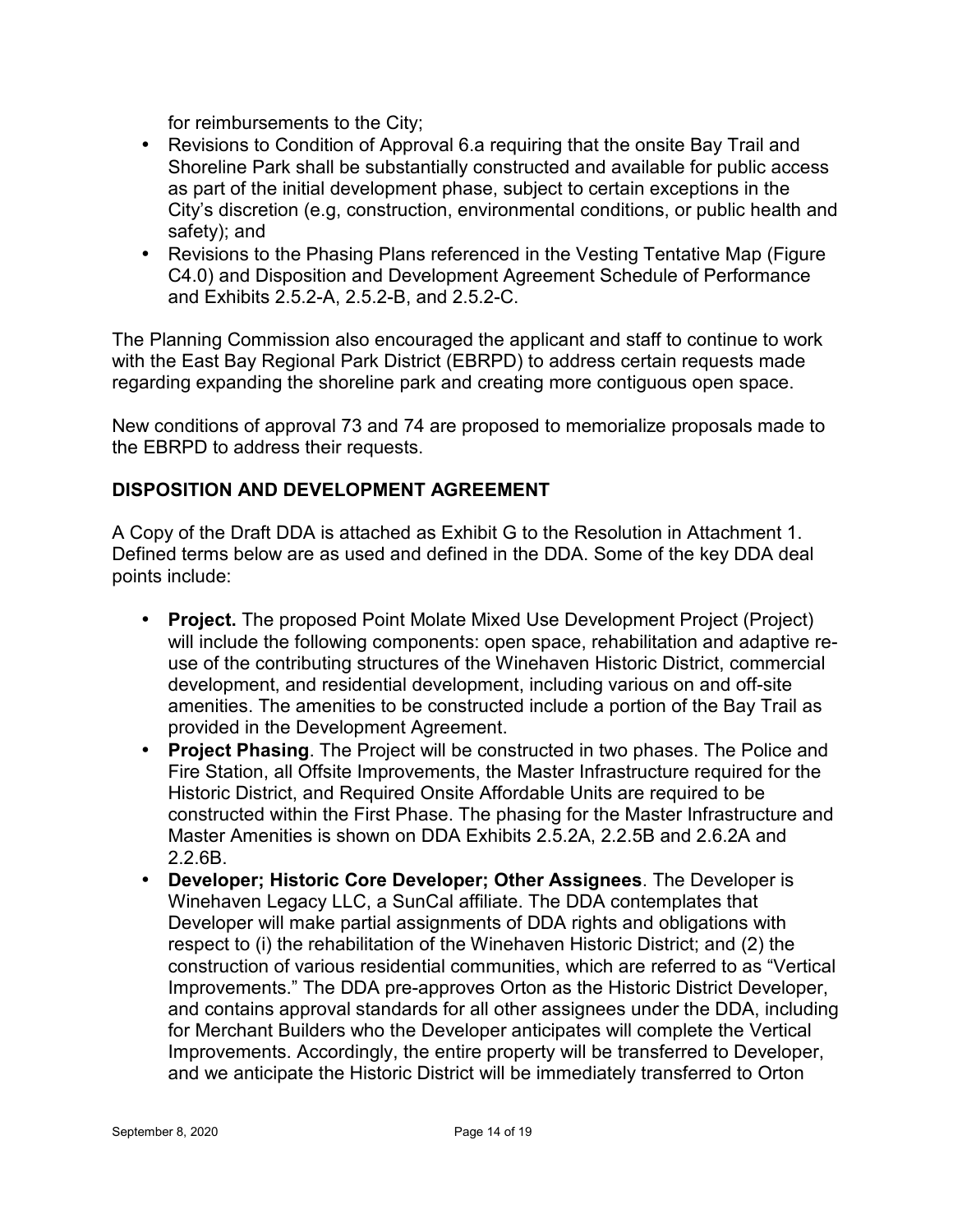(unless Developer proposes and gains approval for a different Historic Core assignee, based on criteria set forth in the DDA).

- **Timing; Schedule of Performance.** Developer is required to comply with Schedule of Performance set forth in Exhibit 2.3.1-A and Exhibit 2.3.1-B. Subject to force majeure and to future revisions approved by the City Manager, this schedule generally requires Developer to start construction of Phase 1 within 12 months after Closing (i.e., by May 21, 2023, assuming Closing occurs on the Outside Closing Date) and to complete Phase 1 within 36 months after commencement (i.e., by May 21, 2026). Phase 2 must be started with 12 months after the completion of Phase 1, and Phase 2 must be completed within 36 after commencement.
- **Purchase Price**. \$45 million. The Developer is also obligated to pay \$25,000 per unit for each Residential Unit in excess of 1,260 constructed at the Project at the time a Building Permit is issued for any such excess Residential Unit.
- **Closing**. The transfer of the Property to Developer will occur on or before May 21, 2022, which is the Outside Closing Date.
- **On-site Affordable Housing.** Developer must construct at least 67 affordable units on-site. The City's Inclusionary Ordinance requires more than 67 units onsite units based on the actual unit count and affordability levels provided. Developer may meet those additional requirements either by providing additional on-site units or paying the required in lieu fees.
- **Project Labor Agreement.** Developer has entered into Project Labor Agreements with unions for the carpenters, plumbers and steamfitters, sheet metal workers, sprinkler fitters and electricians.
- **Community Benefits**. Community benefits will include, preservation and adaptive reuse of Winehaven Historic District, improved public waterfront access, beach park, open space, and Bay Trail enhancement, open space preservation of approximately 70 percent of site, pedestrian and bike friendly community design, and compliance with public art, local hire, ban the box, and living wage requirements.
- **Project Approvals**. Developer is required to obtain all Project Approvals, namely all entitlements.
- **Financing Plans; Payment of On-Going Maintenance**. Developer will be required to provide Project Financing Plans and evidence of availability of funds. The DDA contemplates formation of two CFDs: one for construction of eligible public improvements, and one for maintenance of infrastructure. Upon completion of the Master Infrastructure and Off-Site Improvements, the City will be responsible for maintenance of Stenmark Drive, and the Developer will be responsible for all other maintenance, either under the maintenance CFD or the various HOAs. No changes in the Master Financing Plan or any subsequent Financing Plan will be allowed if the change would result in a negative fiscal impact on the City's general fund.
- **Payment & Performance Bonds; Guaranty**. Developer will provide either a guaranty or a performance and payment bonds for the Site Improvement Work prior to commencement of construction of each phase of the Master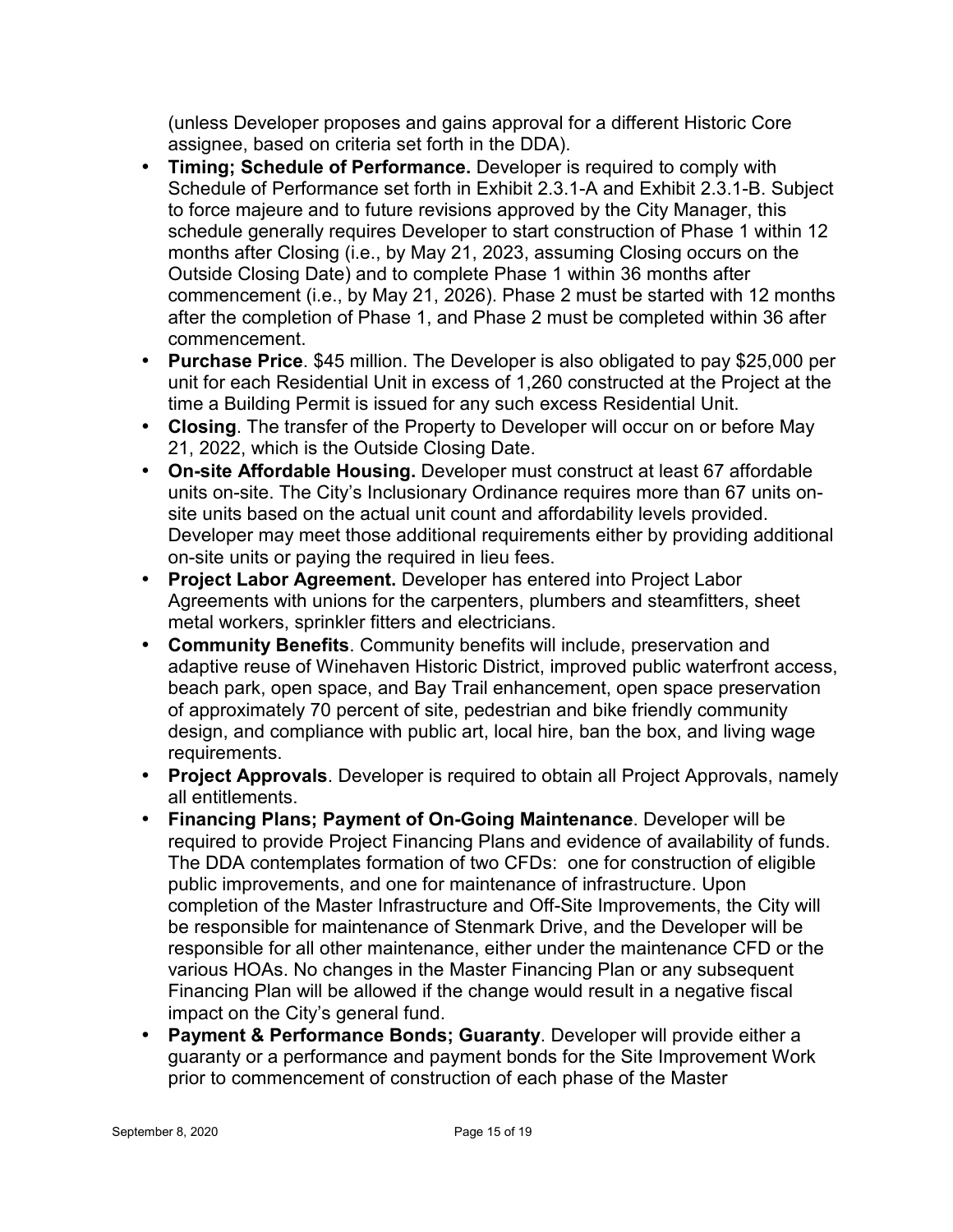Infrastructure, Off-Site Improvements and the Master Developer Amenities. Vertical Improvements will not require payment and performance bonds if an acceptable guaranty is provided or if the City Manager determines the applicable Merchant Builder is sufficiently capitalized.

- **Weatherization of Historic Resources; Site Security**. Developer is required to perform stabilization work on the Historic Resources prior to Closing. Developer is also required to engage a security firm to provide site security prior to Closing. These obligations commence upon execution of the DDA, and will be at no cost to the City.
- **Hazardous Materials**. Developer will complete all hazardous materials remediation to the satisfaction of the Regional Water Quality Control Board (RWQCB) and any other agencies with jurisdiction, both with respect to the property transferred to Developer and the surrounding Site. This will be at no cost to the City.
- **City Repurchase Remedy for Construction Related Default (by Phase).** If Developer fails to commence construction of any phase of the Project as and when required under the DDA or if there is a material default under the DDA (and Developer fails to cure such default within the applicable cure period), the City has the right, at its option, to repurchase the Property. The Repurchase Right terminates with respect to any portion of the Property for which a Certificate of Construction Phase Completion has been issued by the City.

## **ENVIRONMENTAL REVIEW:**

On July 12, 2019, the City issued a Notice of Preparation (NOP) to the public, local, State, and federal agencies, and other known interested parties for a 30-day public and agency review period, in accordance with the California Environmental Quality Act ("CEQA") Guidelines (14 California Code of Regulations [CCR] section 15000 et seq. "CEQA Guidelines") Section 15802. The purpose of the NOP was to provide notification that an SEIR for the Modified Project was being prepared, and to solicit public and agency input on the scope and content of the document. The City also held a scoping meeting for the SEIR on July 29, 2019 at the City Council Chambers. Comments from agencies and the public provided at the scoping meeting and in written comments submitted in response to the NOP are included within Draft SEIR, Appendix B. Significant issues raised during the scoping process are summarized in Section 1.4.3 of the Draft SEIR.

The Draft SEIR was made available for public review and distributed to applicable local and state agencies for a period beginning on February 21, 2020 and closing on April 30, 2020. This public comment period was initially set to end on April 6, 2020. The comment period was extended several times due to COVID-19 and ultimately closed on April 30, 2020, allowing the public and agencies a total of 70 days to submit comments.

The City published the Final SEIR, including Response to Comments, on July 24, 2020. The Response to Comments address all timely submitted public comments raising significant environmental issues regarding the Draft SEIR. The Final SEIR also included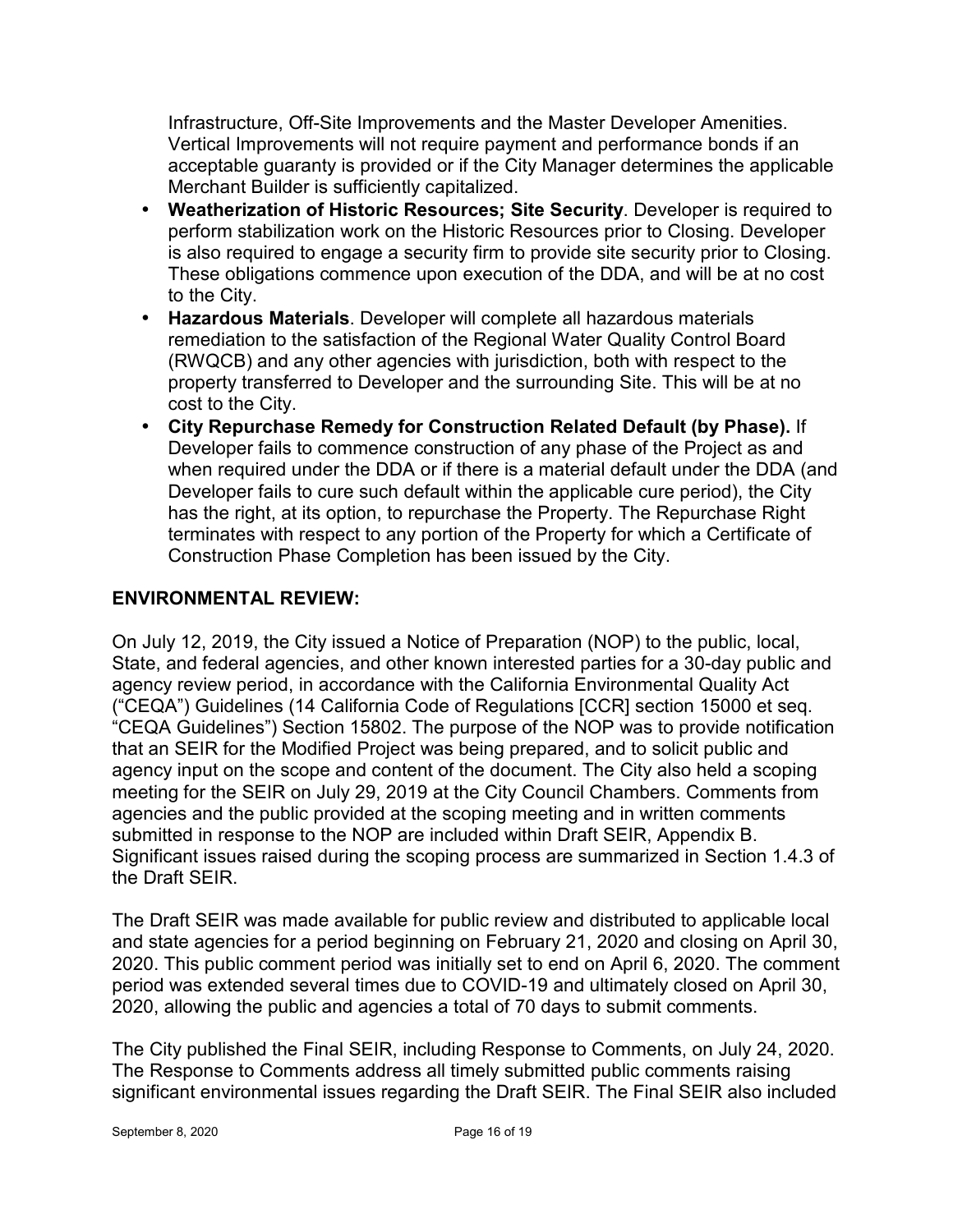revisions to the Draft EIR and a supplemental analysis on the Refined Project, all of which were in response to public comments as well as further input from the Historic Preservation Commission, Design Review Board, and other public agencies.

None of the comments received on the Draft SEIR or other refinements to the Project or SEIR constitute significant new information warranting recirculation of the Draft SEIR. For example, there are no new significant impacts or substantial increase in the severity of impacts, nor are there any feasible project alternatives or mitigation measures that are considerably different from those analyzed in the Draft SEIR that the applicant has refused to implement. In addition, the Draft SEIR was not so fundamentally and basically inadequate and conclusory in nature that meaningful public review and comment were precluded. Therefore, recirculation is not required pursuant to Section 15088.5(a) of the CEQA Guidelines.

# *Summary of Revisions to the Draft SEIR*

Revisions to the Draft SEIR included both (1) revisions made in response to comments on the Draft SEIR as well as (2) staff-initiated text changes to correct inconsistencies, to add information or clarification, where appropriate, and to provide updated information where applicable. None of the revisions or corrections substantially change the analysis and conclusions presented in the Draft SEIR. Revisions to the Draft SEIR, which are detailed in the Response to Comments document, were summarized in the Planning Commission Agenda Report dated August 6, 2020.

## *Revisions made to the Final SEIR and MMRP*

The Final SEIR errata pages and Revised MMRP are summarized below:

- Mitigation measures have been revised in the MMRP ensure consistency with the SEIR and address Planning Commission recommendations regarding MM 4.13-6.
- Minor formatting changes, correction of minor typographical errors, and removal of redundant language (e.g., in Mitigation Measure 4.13-18) in the MMRP.
- Added citations in footer and delete in-text references of citations in MMRP.
- The City recently determined that a portion of the local offset project (the cogeneration plant) identified in the Greenhouse Gas Reduction Plan (GGRP) included in Attachment 8 of the Response to Comment document has already been funded and partially constructed. Thus, the GHG reduction from only the heat capture portion of the offset project will be funded by the Applicant. The GGRP and the SEIR has been revised to correct the greenhouse gas emissions reduction from the local offset project from 1,409 MT  $CO<sub>2</sub>e$  per year to 595 MT  $CO<sub>2</sub>e$  per year.
- Certain public comments requested use of renewable diesel in construction equipment and use of LED lights for streetlights, traffic lights, and lighting in public areas. But the availability of renewable diesel cannot be guaranteed during the entire period of construction. In response, the Applicant will revise the GGRP to require the use of renewable diesel, if available. The installation of streetlights,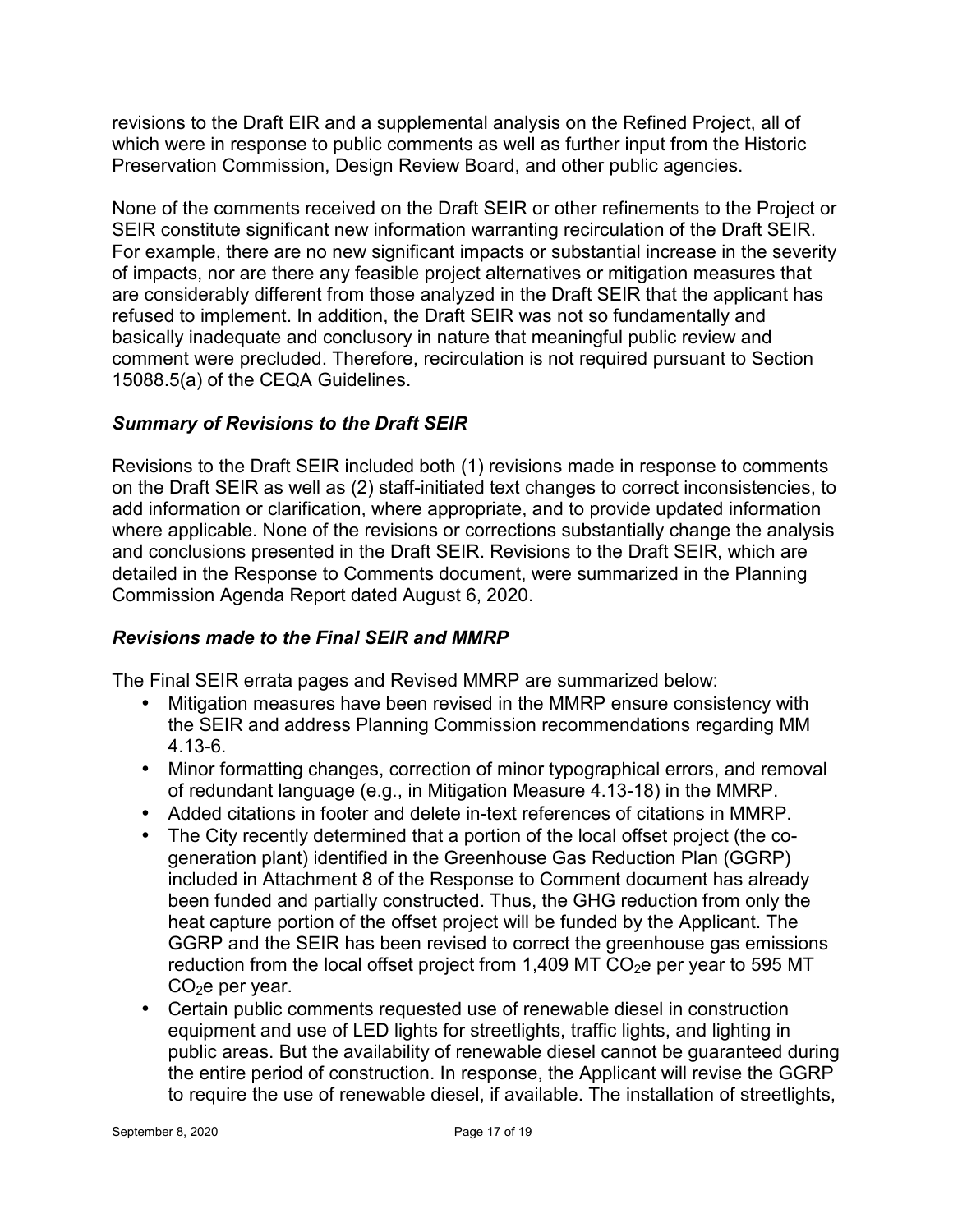public area lighting and traffic lights in the City is under the purview of the Public Works Department, and no additional GHG emission reductions can be achieved from these measures. In response to the comments, the GGRP will nevertheless incorporate the following additional measures: use of LED traffic lights, public area lighting and street lights that will be installed by the Applicant.

- Revised references to homeowners association and commercial association in mitigation measures to refer to "homeowners association, commercial association and/or Master association," to ensure a responsible party for those mitigation measures.
- Input from the Confederated Villages of Lisjan (Ohlone) tribe is included in the cultural mitigation measures. City staff will continue working with the tribe regarding specific handling protocols for unanticipated discoveries.

Since publication of the Response to Comments document on July 24, 2020 and the Planning Commission recommendation on August 20, 2020, the City has continued to receive public comments on the SEIR. In response to the additional comments received, the City has prepared a technical memorandum (see Exhibit I of Attachment I) addressing the comments raised.

Again, none of the refinements identified above or comments reviewed by staff identified any new significant impacts or resulted in any substantial increase in the severity of impacts, nor do the refinements include feasible project alternatives or mitigation measures that are considerably different from those analyzed in the Draft SEIR that the applicant has refused to implement. Therefore, the refinements do not trigger recirculation pursuant to Section 15088.5(a) of the CEQA Guidelines.

#### **GENERAL PLAN AMENDMENT, ZONING AMENDMENT, DEVELOPMENT AGREEMENT, VESTING TENTATIVE TRACT MAP, CONDITIONAL USE PERMIT, AND DESIGN REVIEW FINDINGS:**

The City Council must adopt certain findings in approving the proposed General Plan Amendment, Zoning Amendment to Planning Area District and -H, Overlay, Design Guidelines (including the Master Planned Area Plan and Historic Conservation Plan), Vesting Tentative Map, Conditional Use Permit for the shoreline park in the existing S-Overlay area, Development Agreement, and Major Design Review Permit for the Design Guidelines. Statements of fact supporting the required findings are contained in the draft Resolution and Ordinances. The recommended conditions of approval are included in the Resolution.

## **CONCLUSION:**

The proposed General Plan Amendments and Zoning Amendments would enable the successful redevelopment of the Point Molate Site with a mixed-use development that would provide for the preservation and enhancement of approximately 70 percent of the Project Site as open space, a new economic base for the City, and much needed housing and jobs for the City and Bay Area region.